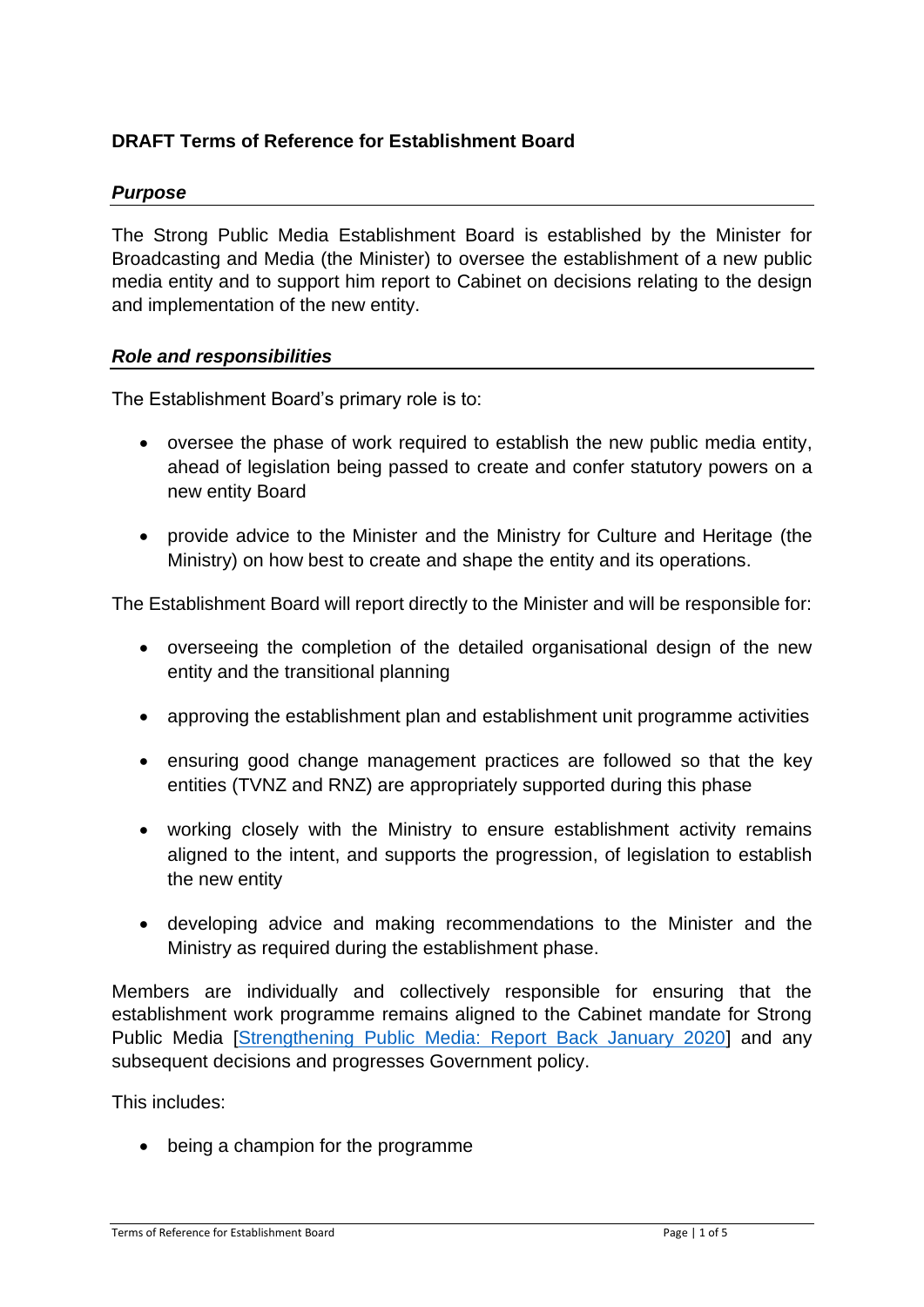- providing oversight and support to ensure its work meets the objectives, quality standards and timeframes required by the Minister
- identifying and responding to barriers to progress and success
- ensuring stakeholders remain engaged and the range of stakeholder perspectives are adequately considered
- ensuring that the approach being taken is fit for purpose
- ensuring that the programme management team and work stream leads are supported to succeed
- ensuring that the establishment programme activities and timelines remain aligned to the progression of legislation to establish the new entity
- reporting on how the entity could be set up to support the Māori-Crown relationship.

Members must ensure that they do not let advocacy of a particular interest override or undermine their responsibilities as members of the Establishment Board.

## *Duration*

The Establishment Board will operate until the new public media entity is established, and the Entity Board is appointed. This is anticipated to be at the beginning of 2023. The end date will be agreed with the incoming Board and the Minister to allow for transition and operationalisation of the Entity Board and its Management team.

#### *Authority and decision-making*

The Chief Executive of the Ministry may delegate such of her functions to the Chair of the Establishment Board as may be required to allow the Chair to discharge their role. The separation of roles and responsibilities and delegations will be managed via a Memorandum of Understanding between the Ministry and the Board.

The Establishment Board will operate on a consensus basis and, if it is not possible to achieve consensus, the Chair will inform the Minister of the difference of opinion.

The Chair is responsible for signing off the Board's advice to the Minister and the Ministry.

The Board is responsible for:

• oversight of the delivery of the establishment programme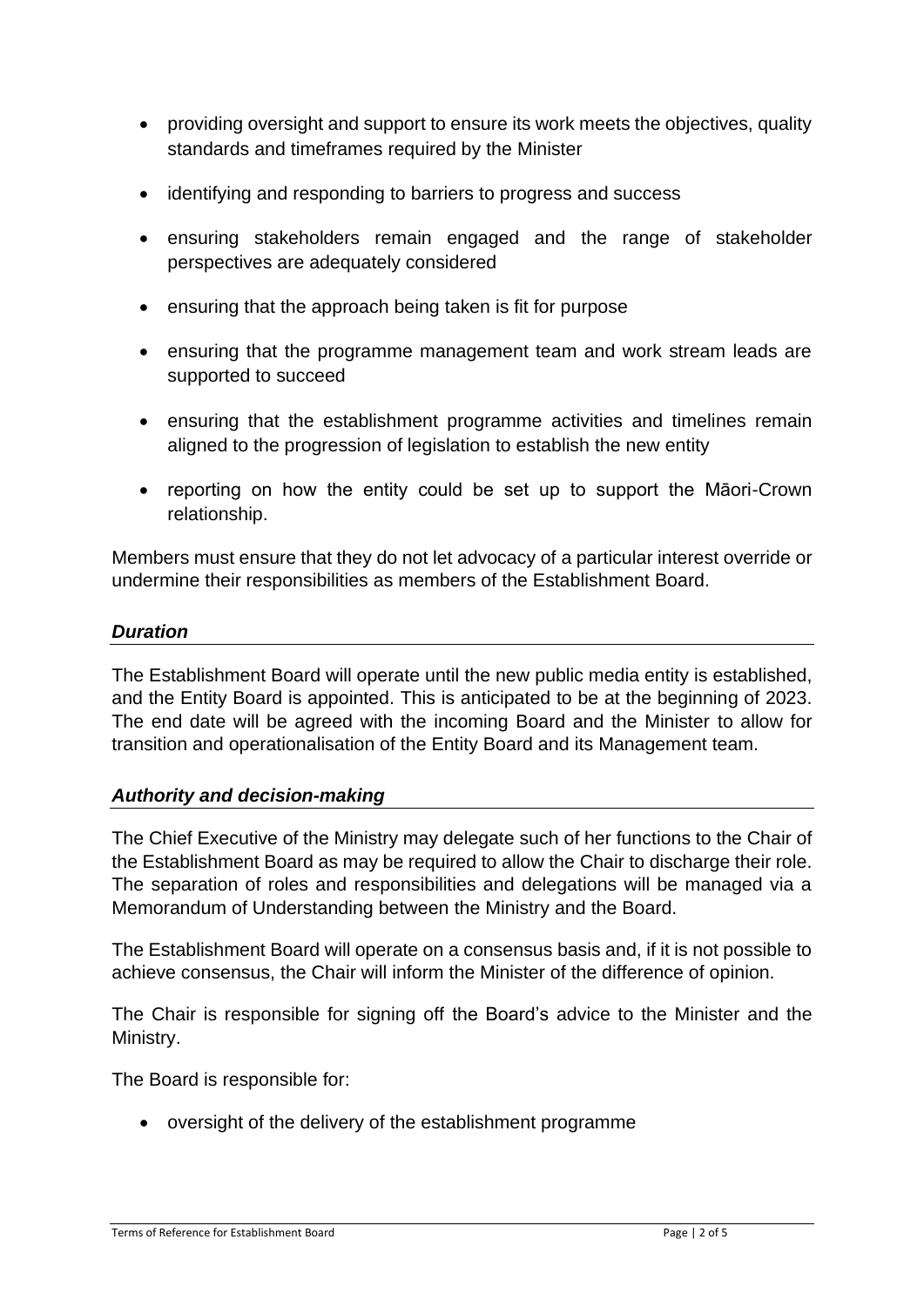• approval of the establishment programme plan and associated programme activities.

The Ministry for Culture and Heritage is responsible for overseeing:

- the passing and repealing of legislation, including the Charter, to establish the new media entity
- the public engagement process in relation to the legislation.

## *Establishment Board membership*

Establishment Board members are appointed by the Minister for Broadcasting and Media (following the Cabinet Appointments process) for a defined term until the new public media entity is established in law and the Entity Board appointed, subject to the following:

- any member, including the Chair, may resign by giving notice in writing to the Minister;
- the Minister for Broadcasting and Media may advise any member, including the Chair, in writing, that their term is to expire on a specified date that is earlier than the expiry date;
- in the event of any vacancy the Minister may appoint a replacement Chair or members following Cabinet approval; and
- in the event there continues to be a role for the Establishment Board after the establishment of the Strong Public Media Entity and appointment of the Entity Board, specifically named members may continue in office, at the discretion of the Minister for Broadcasting and Media.

The Establishment Board will consist of up to nine members, including the Chair.

Collectively the members of the Establishment Board possess the following:

- executive leadership experience
- new entity establishment experience
- expertise in change management and large-scale organisational transformation
- diverse representation that reflects a multi-cultural NZ
- technology sector/digital disruption
- public broadcasting and other media business experience, including within the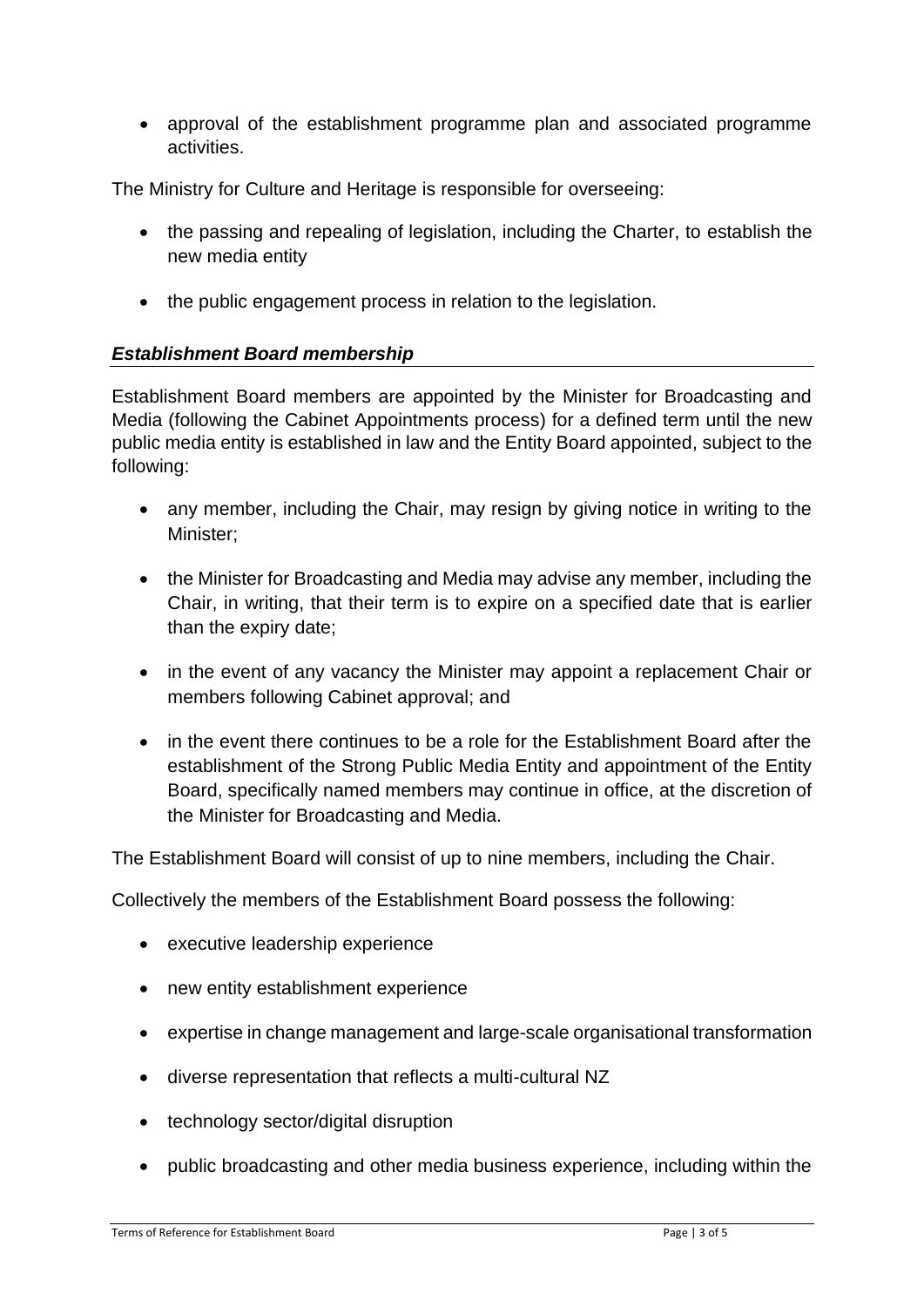Māori media sector

- machinery of government expertise
- experience and understanding of the business case phase of the Strong Public Media programme.

### *Fees*

Fees will be determined according to the Cabinet Fees Framework.

### *Specialist or technical advice*

The Chair may request the Ministry to provide specialist or technical advice to support the Establishment Board for a defined purpose if required to ensure that the Establishment Board can discharge its role.

### *Meetings*

Meetings will be chaired by the Chair appointed by the Minister. A fortnightly meeting cadence is anticipated (except during late December-late January holiday period).

Additional meetings will be called at the discretion of the Chair if required to enable major decisions to be made in a timely way or if more support is needed by the programme.

#### *Conflicts of Interest*

Members should perform their functions in good faith, honestly and impartially and avoid situations that might compromise their integrity or otherwise lead to conflicts of interest. Declarations of a conflict of interest must be made prior to discussions commencing, or as soon after the discussions commence. Any declaration will be recorded in the minutes. The Chair will decide what action to be taken, regarding the member, to withdraw or limit participation if the member has a conflict of interest.

#### *Relationship with Minister*

The Chair, on behalf of the Establishment Board, is to observe the "no surprises" convention in relation to the Minister.

The Chair is the spokesperson for the Establishment Board.

The Minister is to be informed of any public comment either prior to, or as soon as possible after comment is made.

All written press releases will be provided to the Minister in advance.

In relation to its role as described in these Terms of Reference, including giving advice and making recommendations to the Minister, the Establishment Board may request